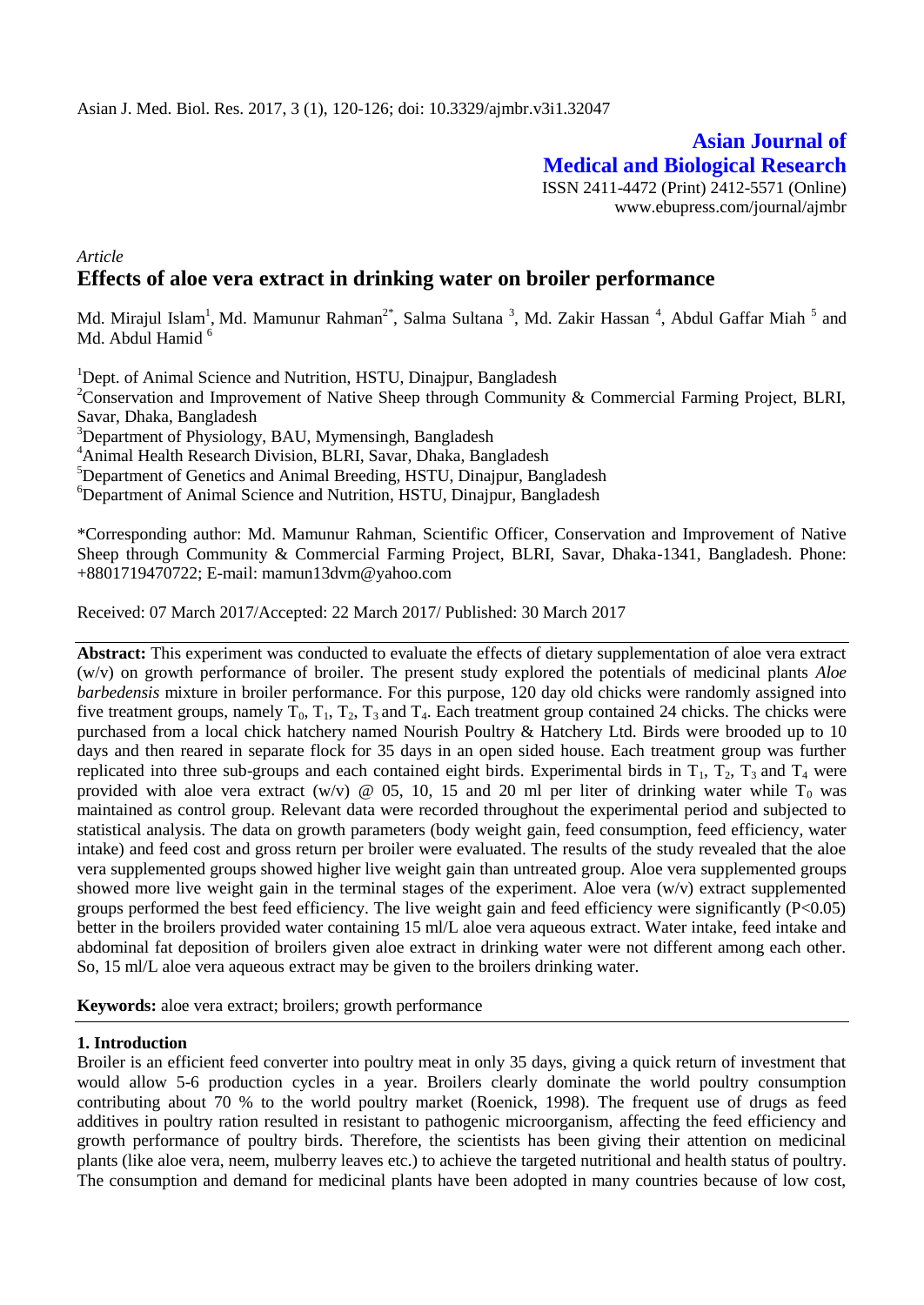easy availability, affordability for a common farmer, good antimicrobial natured, reduced diseases associated risks, lowering blood cholesterol level and diversified functions in improving performance, growth rate, feed efficiency and weight gain in birds. Aloe vera (*Aloe barbadensis*) is one of the semi-tropical house plant under lily family has a long and illustrious history dating from biblical times. It has been mentioned throughout recorded history and given a high ranking as an all-purpose herbal plant. There are over 250 species of aloe grown around the world. However, only two species are grown today commercially, with *Aloe barbadensis* and *Aloe aborescens* being the most popular. Leaves are the main part, which contains most of these compounds [\(Volger](http://scialert.net/fulltext/?doi=ijp.2011.419.439&org=11#577168_ja) *et al.,* 1999). Locally [aloe vera](http://www.scialert.net/asci/result.php?searchin=Keywords&cat=&ascicat=ALL&Submit=Search&keyword=Aloe+vera) is known as "Ghritokumari" and is used as an ingredient of herbal formulation. Choi *et al.* [\(2001\)](http://scialert.net/fulltext/?doi=ijp.2011.419.439&org=11#770304_ja) isolated aloe-emodin and different form of aloins (aloin A and B) from freeze dried aloe vera leaves. They significantly decrease in [blood glucose](http://www.scialert.net/asci/result.php?searchin=Keywords&cat=&ascicat=ALL&Submit=Search&keyword=blood+glucose) levels along with protective effect on insulin producing β cells. Aloe vera contains 75 potentially (Amar *et al.,* 2008). Chemical analysis has revealed that this clear gel contains amino acids, minerals, vitamins, enzymes, proteins, polysaccharides and biological stimulators. Feed contribute 60-65% in the cost of poultry production. There is an immense demand to reduce feeding cost and to efficiently utilize nutrients for higher economic return. Natural products are safe for broilers with no residual effect. Generally, medicinal plants improve apparent whole tract and ideal digestibility of the nutrients. Aloe vera (*Aloe barbedensis*) gel has been reported to possess anti-inflammatory activities (Davis *et al.,* 1994). Aloe vera, a medicinal plant, could be an effective substitute for its chemical nature and antimicrobial activities. Aloe gel has been used as antibiotics (Swaim *et al*., 1992), wound healing (Davis *et al*., 1994), antiinflammatory anti coccidial (Mwale *et al*., 2005) and anti-ulcer (Koo, 1994) agent. Several studies have shown antimicrobial properties of herb extract which can improve intestinal micro flora population an enhance health of broilers digestive system through reduction in number of diseases making bacteria. However, there is a limited research works have been conducted on the effect of aloe vera aqueous extract on production performance of broiler. Therefore the study was been under taken to determine the influence of aloe gel on growth performance of broilers and evaluating the cost and return analysis after using the different level of aloe gel in broiler production.

## **2. Materials and Methods**

#### **2.1. Study area**

The farm was recognized as small scale broiler farm, keeping 500- 1000 broilers per batch situated in Dinajpur District of Bangladesh. The experiment was conducted from mid April to mid May of 2013 at experimental farm named Rahman Poultry Farms in Dinajpur. During the experiment, the average daily mean temperature was 27°C (mean of highest temperatures 32°C and of the minimum 22°C) and average relative humidity was 60%.

#### **2.2. Dietary treatments and management**

The experiment has been approved by Department of Animal Science and Nutrition, Hajee Mohammad Danesh Science and Technology University. One hundred and twenty day old Ross 308 chicks of approximately same body weight were purchased from renounced poultry chicks suppliers. The chicks were divided into five treatment groups with three replicates (twenty four chicks for each treatment) on a completely randomized design. The control group (To) was provided with plain water along with required diet. For the next four treatment groups  $(T_1, T_2, T_3, T_4)$  were provided with 5, 10, 15 and 20 ml per liter of aloe vera gel respectively. Experimental diets were fed from 11 days to 35 days of age. Nutritional requirement of birds in different experimental periods were extracted from Table 1 provided for farming Ross 308 chicks. Broilers were fed *ad libitum* throughout the experimental period.

## **2.3. Housing**

The house of indoor system was made with a concrete floor and windows were being built with upper fans for ventilation. Ventilation system was limited by flat roofing which made the inside air movement contained within the house as there was no air space on the top. Fresh and dried rice husk was used as litter of about 5 cm depth.

## **2.4. Lighting**

During this study, the birds received a lighting regimen of 23 h light: 1 h darkness. Thermostatically electric brooders were used to provide additional heat during brooding. Brooding temperature was initially set to  $33\pm1\degree$ C and was gradually reduced over 3 wks to acclaim chicks to outdoor temperatures.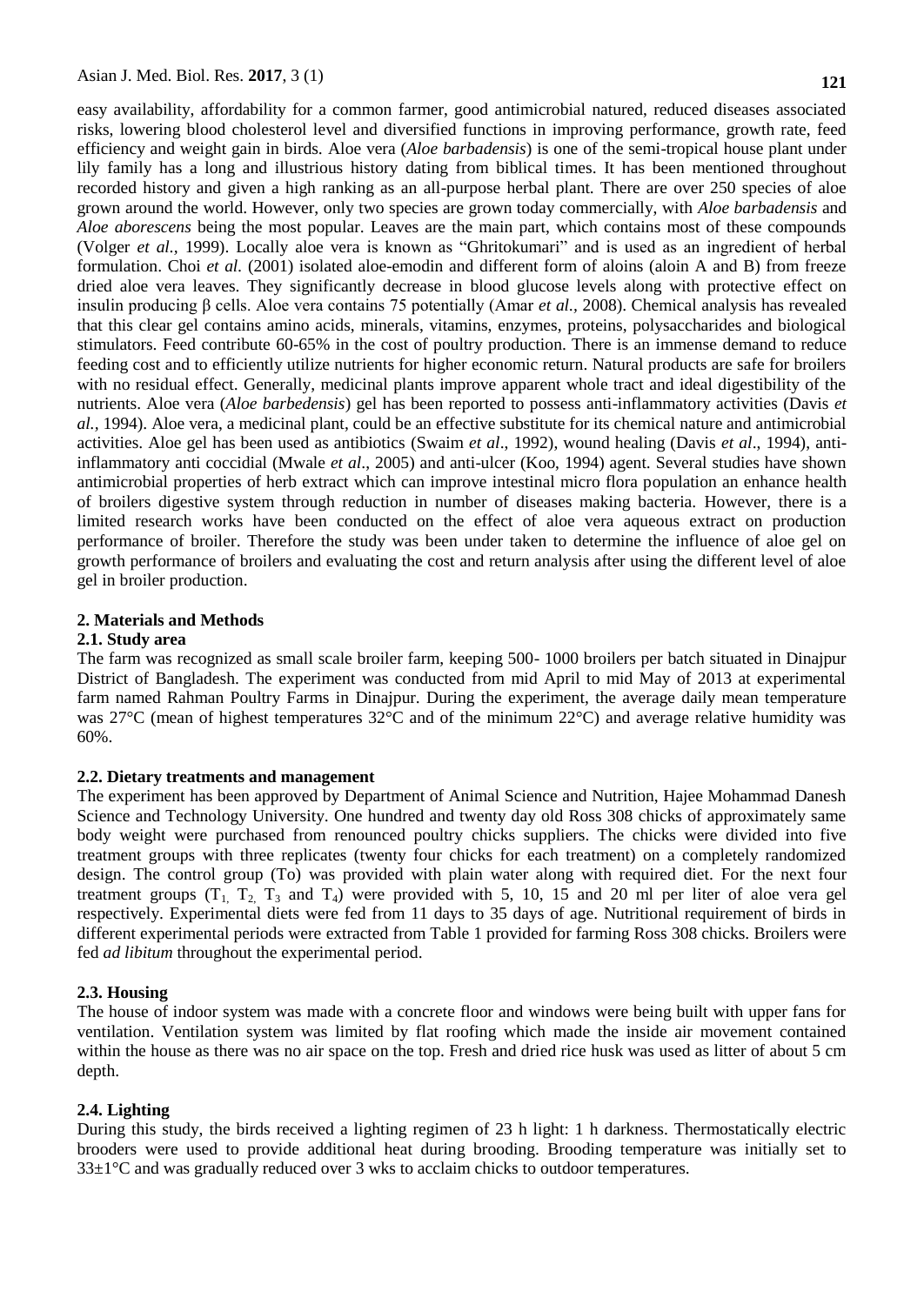## **2.5. Feeding**

Feed and water were provided *ad libitum.* Starter diets were provided from day 1 day to 16 days of age and finisher diets from day 17 to 35 days of age. For the rest of the feeding period, feeds were placed on the feeding trough. *Ad libitum* water was supplied available at all times in water trough.

## **2.6. Preparation of 10% aloe gel infusion**

Aloe vera plants (Figure 1) were purchased from local horticulture centre and nurtured them in front of the open land of research poultry farm. Aloe gel infusion was prepared accordingly to the method of Durrani *et al.* (2008). Fresh aloe leaves were collected from garden for the extraction of gel. The aloe gel was extracted from the leaf manually by making a cut, using a pocket knife. Latex of the leaf was removed and gel was collected in a beaker. A 10% (w/v) concentrated infusion was prepared by taking 100 g of fresh gel in a glass bottle and one liter of boiled water at room temperature was poured on it. The bottle was shacked for 5-7 minutes to ensure thorough mixing and was then kept for 6-8 hours at room temperature prior to use. The  $P<sup>H</sup>$  of aloe vera gel was 4.49. It was a colorless gel with negative microbial load.

## **2.7. Data collection**

Records were collected from 11 days to 35 days in mid April to mid May in 2013. Birds of each treatment was randomly selected and weighed on a schedule basis for live weight gains. Electronic weighing scale was used for sample group weighing to determine the live weights. Feed intake was estimated by calculating the required amounts offered in gm and refused amounts on the schedule basis according to the manual of nutrient requirement for poultry Bureau of Indian Standard (B. I. S., 1992). Feed intake, live weight gains, mortality and feed efficiency were taken from 11 days to 35 days of age in each treatment group of broilers. Daily and cumulative feed intake was determined by offering known amount of feed and measuring refusal feed (Feed intake = Feed offered – Feed refused). Similarly, feed efficiency was measured by the following formula. (Feed Efficiency  $=$  Total feed intake  $\div$  Total weight gain).Chicks' weight and feed consumption were recorded for each experimental unit as schedule time intervals. After 35 days, two birds from each replicate was selected, slaughtered (12 h after feed withdraw). After sacrificing, carcasses were immerged into hot water (56°C for 120 s) and then plucked and manually eviscerated to obtain the ready to cook carcass. The carcass, stomach, abdominal fat, breast meat and leg meat were weighed. Percent of eviscerated carcass was calculated as the ratio between the eviscerated carcass and live weight after fasting broilers and feed were weighed at 11, 22 and 35 days of age for determination of live weight and feed efficiency. Livability was recorded as a percentage of live birds.

## **2.8. Statistical analysis**

The data were statistically analyzed By MSTAT-C software with the standard procedures of analysis of variance (ANOVA), using completely randomized design. Means were compared for significance of differences by DMRT suggested by Steel and Torrie (1981).

## **3. Results and Discussion**

## **3.1. Body weight gain**

The live weight of broilers fed on 15 ml/L aloe vera aqueous extract in drinking water showed significantly higher live weight gain (P<0.05) than those of the broilers provided the clean water (Table 2). The broilers of  $T_3$ gained 1410 g whereas the treatment groups of  $T_1$ ,  $T_2$ ,  $T_4$  gained 1258 g, 1345 g, 1396 g respectively. The live weight was increasing up to 15 ml/L of aloe gel and then decreased slightly provided with 20 ml/L of aloe vera aqueous extract in drinking water. [Changkang](http://www.aspajournal.it/index.php/ijas/article/view/ijas.2011.e36/html#9) *et al.* (2007) found that 600 mg of aloe *vera* gel water extract results in significant increased live weight gain in third and sixth weeks. The birds of  $T_3$  group provided 15 ml/L aloe vera extract, revealed higher  $(P<0.05)$  live weight gain as compared to other groups. Similar findings have been reported by Jiang *et al*. (2005), Guo *et al.* (2004) and Durrani *et al*. (2008).

Swaim *et al.* (1992) found that broilers took 10 ml aqueous extract of aloe vera per liter of drinking water showed better performance due to diversified antimicrobial activities of aloe gel. Broilers are prone to various environmental stresses that negatively affect bird's immunity and minimize their resistance to different diseases probably due to oxidative damage of lymphoid tissues that result in impaired antibodies production. The antioxidant nature of medicinal plants (Botsoglou *et al*., 2001) can alleviate the negative influence of environmental stresses and can improve immune function to combat different types of diseases resulting increased growth performance. Figure 2 showed the effect of aloe vera extract in drinking water on live weight.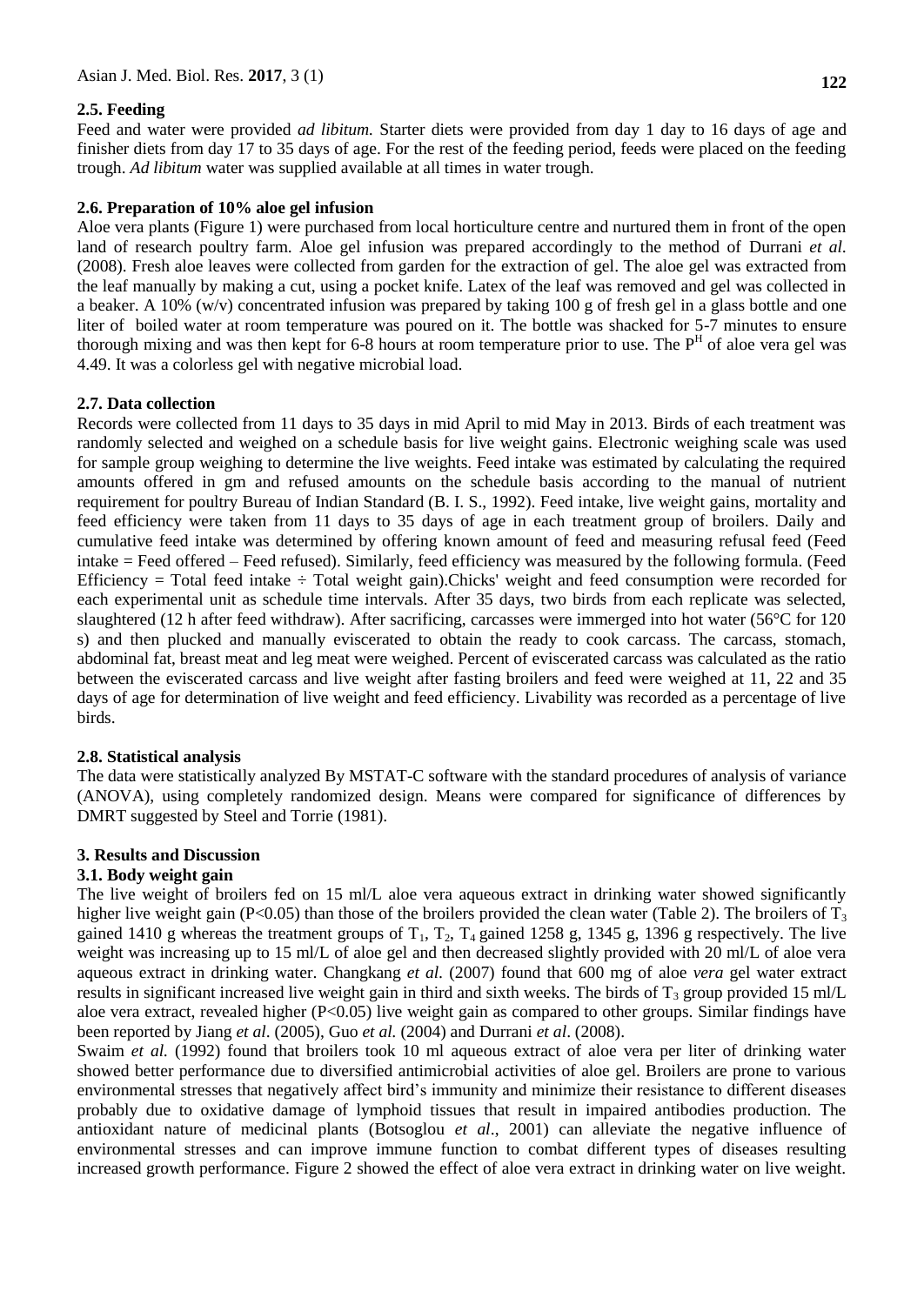In this line diagram, Y axis showed the live weight in grams and X axis showed the experimental period on day 11, day 22 and day 35 respectively.

| Ingredients $(\% )$                    | Starter $(0-16d)$ | Grower $(17-35 d)$ |  |  |
|----------------------------------------|-------------------|--------------------|--|--|
| Corn                                   | 54.87             | 61.78              |  |  |
| Soybean meal                           | 36.72             | 26.36              |  |  |
| Fish meal                              | 1.31              | 4.50               |  |  |
| Vegtable oil                           | 3.00              | 4.00               |  |  |
| Limestone                              | 1.15              | 1.05               |  |  |
| Dicalcium phosphate                    | 1.94              | 1.49               |  |  |
| Vit. and min. premix1                  | 0.50              | 0.50               |  |  |
| Salt                                   | 0.30              | 0.30               |  |  |
| DL-methionine                          | 0.21              | 0.02               |  |  |
| Total                                  | 100.00            | 100.00             |  |  |
| <b>Calculated Chemical Composition</b> |                   |                    |  |  |
| $ME$ (kcal/kg)                         | 2900              | 3100               |  |  |
| CP(%)                                  | 21.44             | 19.37              |  |  |
| Calcium (%)                            | 1.05              | 1.00               |  |  |
| Phosphorus $(\%)$                      | 0.16              | 0.50               |  |  |
| Sodium $(\%)$                          | 1.41              | 0.14               |  |  |
| Arginine $(\%)$                        | 1.41              | 1.23               |  |  |
| Methionine + Cystine $(\%)$            | 0.91              | 0.69               |  |  |
| Lysine $(\%)$                          | 1.20              | 1.10               |  |  |
| Tryptophan (%)                         | 0.31              | 0.26               |  |  |

## **[Table 1.](http://www.aspajournal.it/index.php/ijas/article/viewFile/2198/html/11068) Ingredients and chemical composition of the basal diets<sup>1</sup> .**

<sup>1</sup> provide per kilogram of diet: vitamin A, 15000 IU; vitamin D<sub>3</sub>, 8000 IU; vitamin K<sub>3</sub>, 3 mg; B<sub>12</sub>, 15 µg; niacin, 32 mg; choline, 840 mg; biotin, 40 μg; thiamine, 4 mg; B<sup>2</sup> (riboflavin), 6.6 mg; pyridoxine, 5 mg; folic Acid, 1 mg; Zn, 80 mg; Mn, 100 mg; Se, 200 mg; Fe, 80 mg; Mg (magnesium oxide), 12; Cu, 10 mg; Ca (calcium pontatenate), 15 mg; iodeine,1 mg.

| Table 2. Mean body weight gain, feed and water intake, feed efficiency, feed cost and gross return from |  |  |
|---------------------------------------------------------------------------------------------------------|--|--|
| broilers given aloe extract in drinking water.                                                          |  |  |

| <b>Parameters</b>        | $T_0$                      | $T_1$             | $\mathbf{T}_2$       | $T_3$                      | T <sub>4</sub>           | Level of Sign. |
|--------------------------|----------------------------|-------------------|----------------------|----------------------------|--------------------------|----------------|
|                          | $0 \text{ ml/L}$           | $5 \text{ ml/L}$  | $10 \text{ ml/L}$    | $15 \text{ ml/L}$          | $20$ ml/L                |                |
| Initial Live wt. $(g)$   | $336 \pm 13$               | $338 \pm 16$      | $335 \pm 18$         | $337 \pm 14$               | $334 \pm 15$             | ٠              |
| Final live wt. $(g)$     | $1496^{\circ}$ ±28         | $1589^b \pm 31$   | $1674^{\circ}$ ±26   | $1747^{\rm d}$ $\pm$ 38    | $1725^{\text{cd}}\pm 22$ | ∗              |
| Live wt. $gain(g)$       | $1160^{\circ}$ ±14         | $1258^b \pm 16$   | $1345^{\circ}$ ± 17  | $1410^{\rm d}$ ±23         | $1396^{cd} \pm 21$       | ∗              |
| Feed intake g/25 d       | 2297±42                    | $2305 \pm 54$     | $2314 \pm 62$        | $2315 \pm 36$              | $2321 \pm 58$            | <b>NS</b>      |
| Water intake ml/25 d     | $5623 \pm 32$              | 5646±34           | $5655 \pm 37$        | $5658 \pm 33$              | 5656±35                  | <b>NS</b>      |
| Feed efficiency          | $1.98^{\mathrm{a}}\pm0.03$ | $1.83^b \pm 0.07$ | $1.72^{\circ}$ ±0.05 | $1.64^{\mathrm{d}}\pm0.07$ | $1.66^{\rm d}$ ±0.08     | $\ast$         |
| Feed cost (Tk./chick)    | $123 + 8$                  | $125 + 5$         | $128 + 7$            | $127 \pm 11$               | $126 + 9$                | <b>NS</b>      |
| Gross return (Tk./chick) | $52\pm2$                   | $53 + 4$          | $54+7$               | $54+5$                     | $53\pm3$                 | <b>NS</b>      |
| Dressing %               | 69                         | 71                | 72                   | 74                         | 71                       | <b>NS</b>      |
| Abdominal fat $(g)$      | 24                         | 26                | 25                   | 27                         | 27                       | <b>NS</b>      |

NS Means in row with different superscripts were significantly different at P<0.05, S= statistically not significant, \*= statistically significant

## **3.2. Feed intake**

The total feed intake of experimental period of the broilers in all treatment groups were not significantly differs from one another. However, the broilers of  $T_3$  group took containing 15 ml/L aloe vera gel water showed higher feed intake, due to the phytogenic substance in aloe vera that may stimulate appetite and endogenous secretion which in turn improved performance [\(Windisch](http://www.aspajournal.it/index.php/ijas/article/view/ijas.2011.e36/html#41) *et al.,* 2008). [Olupona](http://www.aspajournal.it/index.php/ijas/article/view/ijas.2011.e36/html#29) *et al.* (2010) reported that the feed intake was higher in the broilers took aloe gel treated drinking water. Total feed intake was gradually increased with increased level of aloe gel in drinking water. Figure 4 showed the average feed intake in grams along with different treatment groups. In this diagram  $T_3$  showed higher feed intake among all treatment groups. The total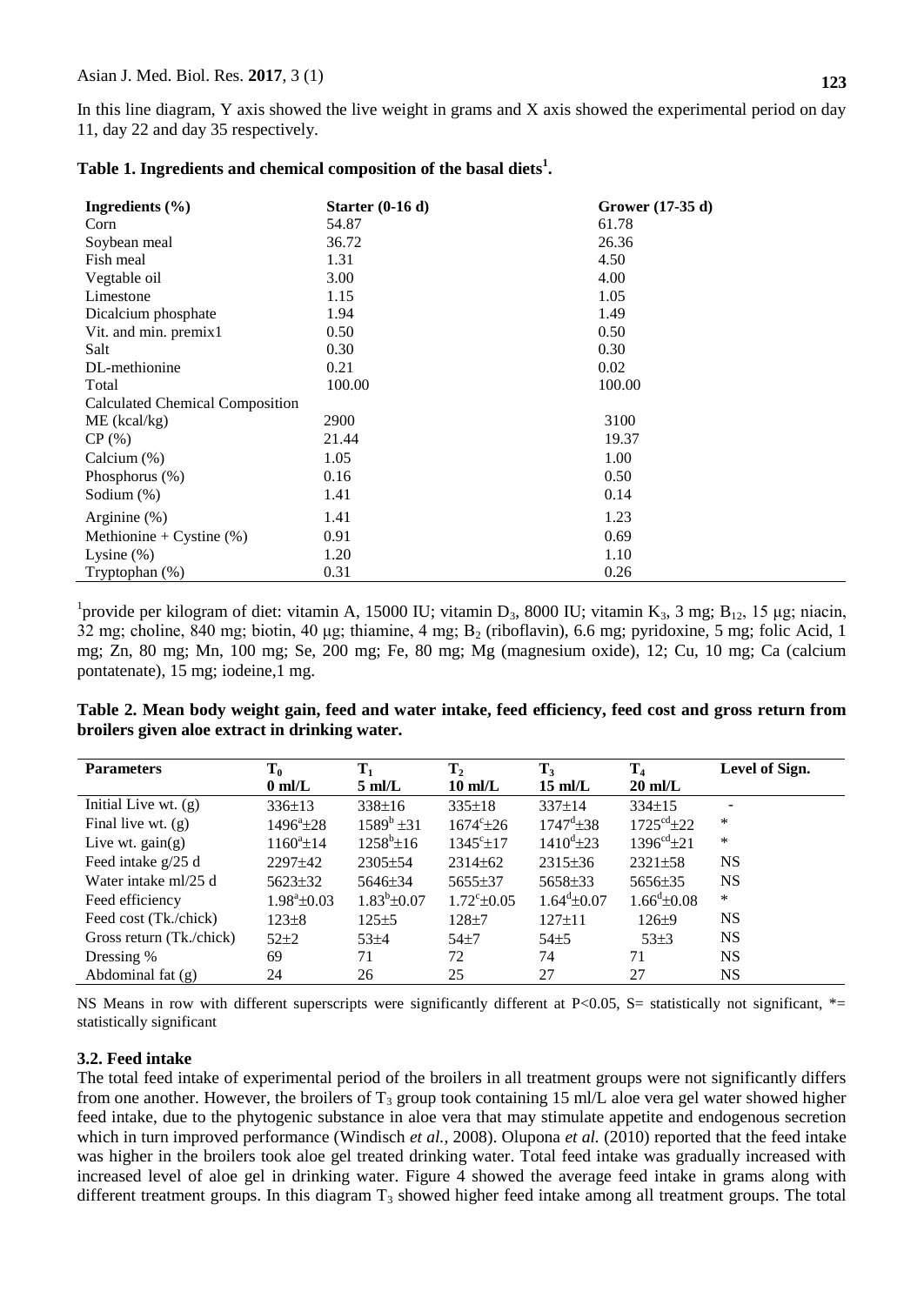feed consumption of each treatment group was gradually increased up to 15 ml/L of aloe vera mixed drinking water and then become went down slightly.



**Figure 1. Aloe vera leaves. Figure 2. Chemical structure of aloein.**



**Figure 3. Effect of aloe vera extract in drinking water on growth performance.**

**Figure 4. Effect of aloe vera extract in drinking water on feed intake.**

# **3.3. Water intake**

No significant difference in mean water intake was found among all treatment groups. Odo *et al.* (2010) reported no significant difference  $(P> 0.05)$  on water intake. Water intake was recorded at the end of experiment.

# **3.4. Feed efficiency**

At the experimental period, the broilers of  $T_3$  groups took containing15 ml/L aloe gel converted feed to meat most efficiently. The feed efficiency of  $T_0$  was significantly (P<0.05) lower than the treatment groups (Table 2). The feed efficiency of the broilers took 15 ml/L and 20 ml/L aloe vera aqueous extract in drinking water were significantly ( $P<0.05$ ) higher than the broilers took 5 ml/L and 10 ml/L aloe vera aqueous extract in drinking water. The feed efficiency were increased with increasing level of aloe vera aqueous extract in drinking water up to 15 ml/L, but 20 ml/L aloe gel showed slightly decreased feed efficiency. Mehala and Moorthy (2008) found that no significant difference among the treatment groups due to dietary inclusion of aloe vera and cucumber longa and its combination on feed efficiency. [Guo](http://www.aspajournal.it/index.php/ijas/article/view/ijas.2011.e36/html#18) *et al.* (2004) found higher feed efficiency in broilers treated with Chinese herbs on the days 21 through 28. A poorer feed efficiency may be obtained possibly attribute to poorer utilization of ingested energy.

# **3.5. Abdominal fat and dressing percentage**

Mean abdominal fat and dressing percentage was measured on 35 days by digital weight balance. Results on dressing percentage on day 35 were not significant, the relatively the heavier dressing percentage was observed in T<sub>3</sub> (74%) than other treatments T<sub>0</sub> (69%), T<sub>1</sub> (71%), T<sub>2</sub> (72%) and T<sub>4</sub> (71%) respectively. Abdominal fat deposition were  $T_0$  (24 g),  $T_1$  (26 g),  $T_2$  (25 g),  $T_3$  (27 g) and  $T_4$  (27 g) respectively. This finding favorably compared with earlier reports of Sinurat *et al.* (2002) who stated that supplementation of fresh aloe vera gel (0.25 g/kg) and dry aloe vera gel (1.0 g/kg) in broiler diet from 1 day old to 5 weeks of age showed no significant effect on abdominal fat levels.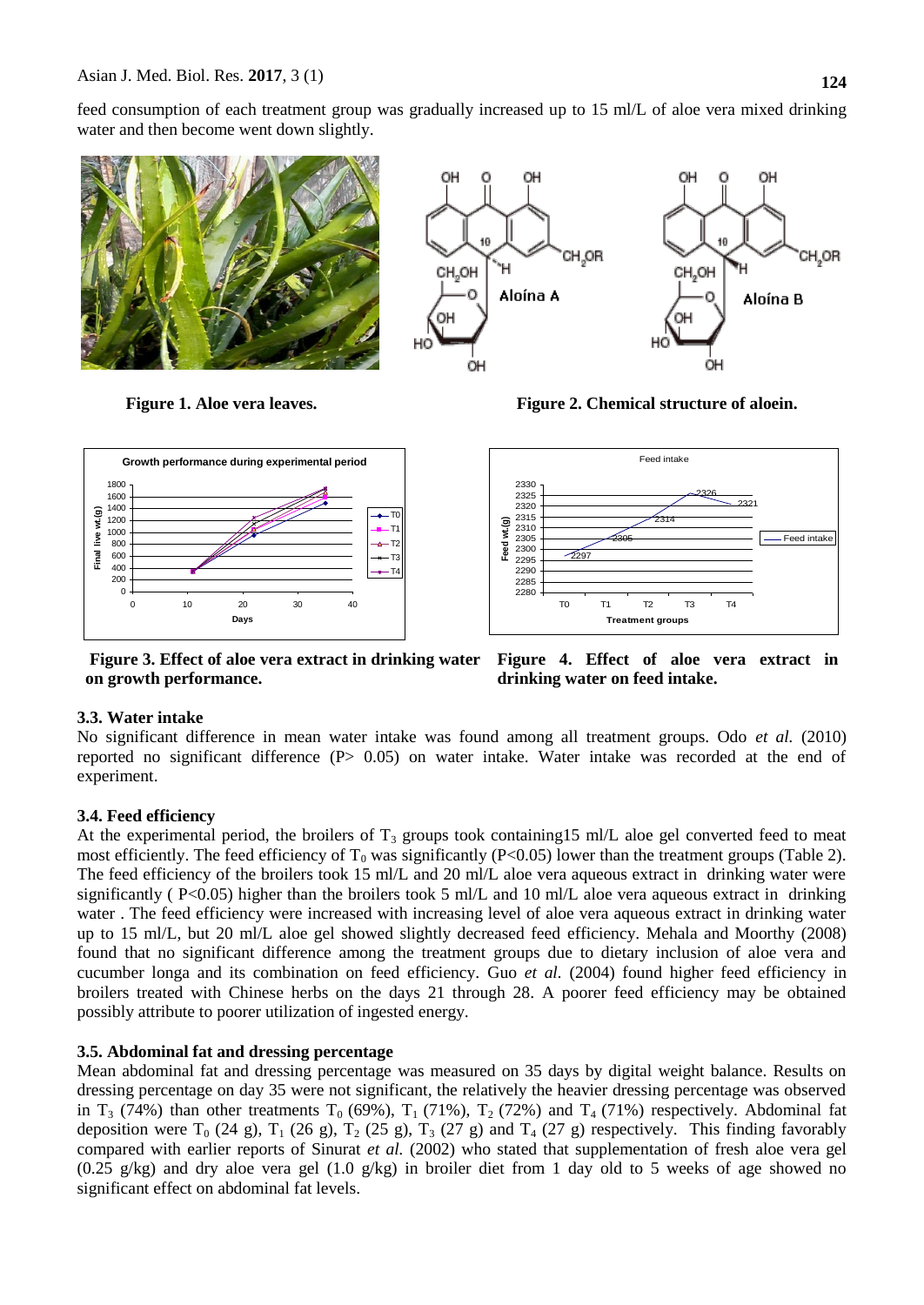#### **3.6. Feed cost and gross return**

Mean feed cost and gross return per broiler was not affected by giving aloe extract to broilers in drinking water. Among the treatment groups mean feed cost were  $T_0$  (Tk.123),  $T_1$  (Tk.125),  $T_2$  (Tk.128),  $T_3$  (Tk.127) and  $T_4$ (Tk.126) respectively. Although, not significant, the relatively higher gross return per broiler in  $T_2$  and  $T_3$ (Tk.54), than in other treatment group  $T_0$  (Tk.52),  $T_1$  (Tk.53),  $T_4$  (Tk.53) respectively . This result revealed the importance of aloe extract given to broilers in drinking water.

#### **3.7. Conclusions**

The study was conducted to make an inventory on using aloe vera aqueous extract  $(w/v)$  in drinking water on growth performance of broiler. The experiment was conducted at the local commercial small scale broiler farmer in Dinajpur District during a period from mid April to mid May 2013. The study was conducted with 120 Ross 308 commercial broiler chicken. The experiment was aimed at determining the influence of aloe vera gel on growth performance of broilers such related with body weight gain, feed efficiency, feed intake, and water intake. Providing 0%, 0.5%, 1.0%, 1.5% and 2.0% of aloe vera gel in drinking water had no significant (P>0.05) effect on feed intake, water intake. Similarly, it had no significant (P>0.05) effect on abdominal fat, breast, thigh and offal weight, feed cost and gross return. But, live weight gain and feed efficiency were significantly (P<0.05) better than control group. In case of live weight gain and feed efficiency, 1.5% inclusion level of aloe vera gel is more appreciated for satisfactory performance whereas other inclusion level earned poor score. Moreover, there is no adverse effect on broiler production performance due to the intake of aloe vera extract in drinking water. So, the aloe vera aqueous extract  $10\%$  (w/v) up to 1.5% may be efficiently utilized in drinking water for broilers during 25 days long from 11 days to 35 days.

#### **Acknowledgements**

We would like to express our deep sense of gratitude to supervisor, co-supervisor and teachers of the Department of Animal Science and Nutrition, Hajee Mohammad Danesh Science and Technology University, Dinajpur, Bangladesh.

#### **Conflict of interest**

None to declare.

#### **Reference**

- Ajakaiye JJ, MC Mazorra and JRG Diaz, 2011. Vitamin C and E can alleviate adverse effects of heat stress on live weight and some egg quality profiles of layer hens. Pak. Vet. J., 31: 45- 49.
- Amar S, R Vasani, DG Saple, 2008. Aloe vera: A short review. Indian J. Dermatol., 53:163- 166.
- B I S, 1992. Nutrient requirement for poultry. Bureau of Indian Standard, I.S. 13574.
- Botsoglou NA, DJ Fletouris, 2001. Drug Residues in Foods: Pharmacology, Food Safety and Analysis. Marcel Dekker, Inc. Publ., New York, USA.
- Changkang W, J Hongqiang, T Jianming, T Weiwei, SA Renna, Z Qi, 2007. Effect of aloe powder and extract on production performance and immune function of broiler chickens. Journal of Fujian Agricultural Forestry University, 36:614-617.
- Choi SW, BW Son, YS Son, 2001. The wound healing effect of a glycoprotein fraction isolated from aloe vera. British J. Dermatol., 145: 535-545.
- Davis RH, JJ Donato, GM Hartman and RC Haas, 1994. Anti-inflammatory and wound healing activity of a growth substance in Aloe vera. J. Am. Podiat. Med. Assoc., 84: 77-81.
- Durrani FR, N Sanaullah, Z Chand and S Akhtar, 2008. Using of aqueous extract of aloe gel as anticoccidial and immune stimulant agent in broiler production. Sarhad J. Agric., 24: 666-670.
- Guo FC, RP Kwakkel, J Soede, BA Williams, MWA Verstegen, 2004. Effect of a Chinese herb medicine formulation, as an alternative for antibiotics, on performance of broilers. Br. Poult. Sci., 45:793-797.
- Mehala C, and M Moorthy, 2008. Effect of Aloe vera and cucumber longa (Turmeric) on carcass characteristics and biochemical parameters of broilers. Int. J. Poult. Sci., 7:857-861.
- Mwale M, E Bhebhe, M Chimonyo and TE Halimani, 2005. Use of herbal plants in poultry health management in the Mushagashe small-scale commercial farming area in Zimbabwe. Int. J. Appl. Res. Vet. M., 3: 163- 170.
- Odo BI, BU Ekenyem, AC Nwamo, 2010. Effects of aloe vera as leaf protein concentrate on growth performance of cockerels. Int. J. Poult. Sci., 9: 426-428.